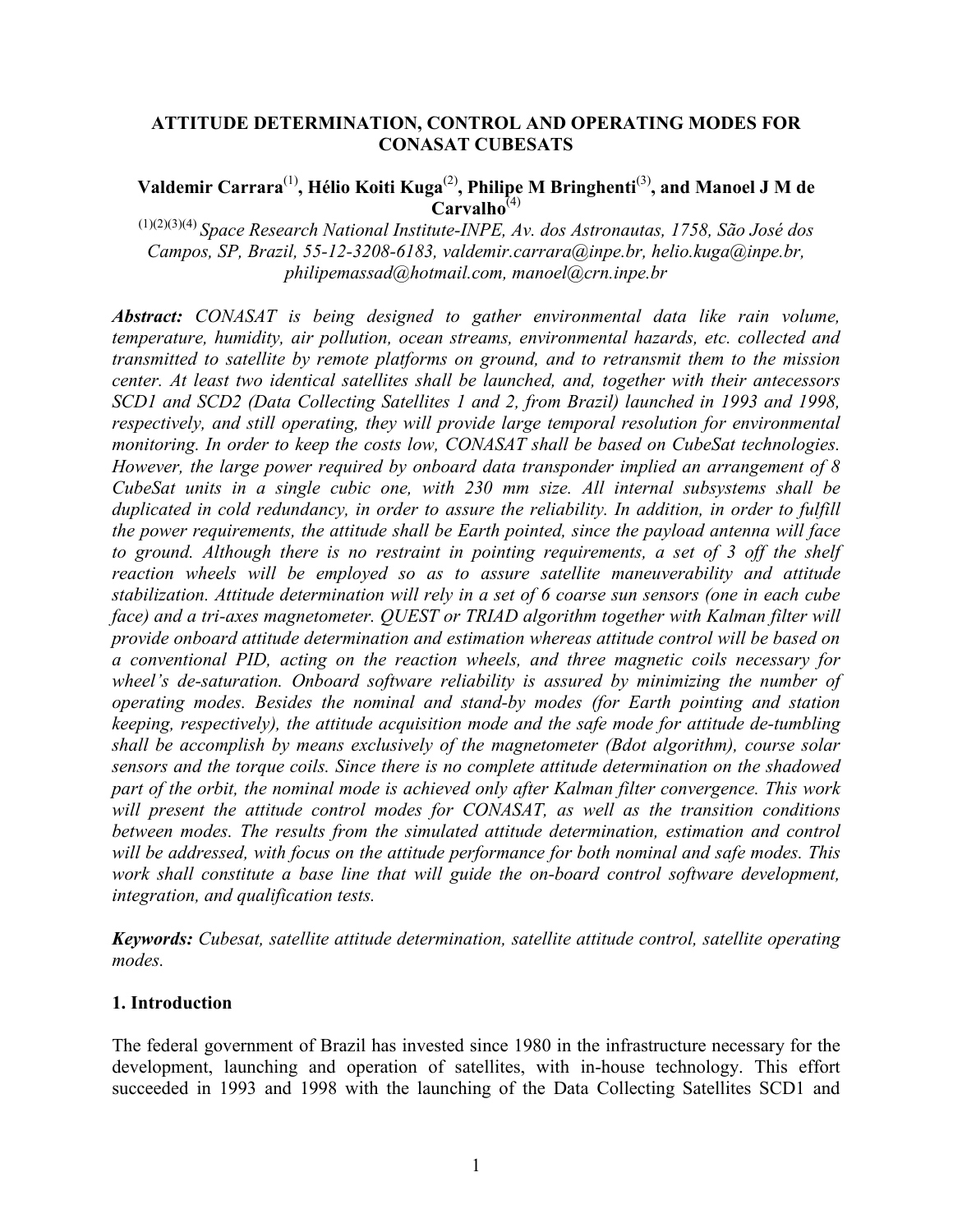SCD2, respectively. Although they were designed for a lifetime of just one year, both satellites are still operating and working properly at the time of this writing. Unfortunately, the development of launch vectors did not succeeded yet, although Brazil is still seeking for a solution by its own means.

The SCD main payload consists of a transponder that relays environmental data received from remote Data Collecting Platforms (PCD). The PCDs are spread throughout Brazilian territory, especially in difficult access sites, such as the Amazon forest and uninhabited areas in the center of the country. Both satellites have their attitude stabilized by rotation. Their attitude control system is very simple, based on magnetic coils activated by on-ground telecommands sent by the control station that drives the rotation axis to be aligned to the ecliptic normal, to ensure a good exposure of the solar panels to the Sun. The high SCDs longevity, allied to a large number of installed PCDs, created a dependency of the user's community with the environmental data. The continuity of the data collecting system was ensured with the launch of CBERS series (1, 2 and 2B), a remote sensing satellite of 1.5 ton, in join cooperation between Brazil and China. The CBERS satellites had, as secondary payloads, a transponder for the PCDs. However, the three CBERS already launched were decommissioned some years ago. With both SCD satellites also showing signs of failures, Brazil is seeking for ways to continue the data collection system using low cost satellites, such as the nanosats or CubeSats. Within this point of view, the National Institute for Space Research (INPE) has proposed to the Brazilian Space Agency (AEB), and had been approved, the development, construction, launching and operation of a constellation of CubeSats, named CONASAT, focused on environmental data collection.

Each CONASAT is configured as an 8U (CubeSat units) on a cubic arrangement, as seem in Figure 1. All the subsystems (power supply, attitude control, data handling and payload) are stored in a 2U configuration. All the subsystems are duplicated in other 2U unit in cold redundancy. The remainder 4 units are empty, but they provide the extra surface for the solar cells required by the power budget.



Figure 1. The CONASAT satellites are arranged in an 8U CubeSat configuration.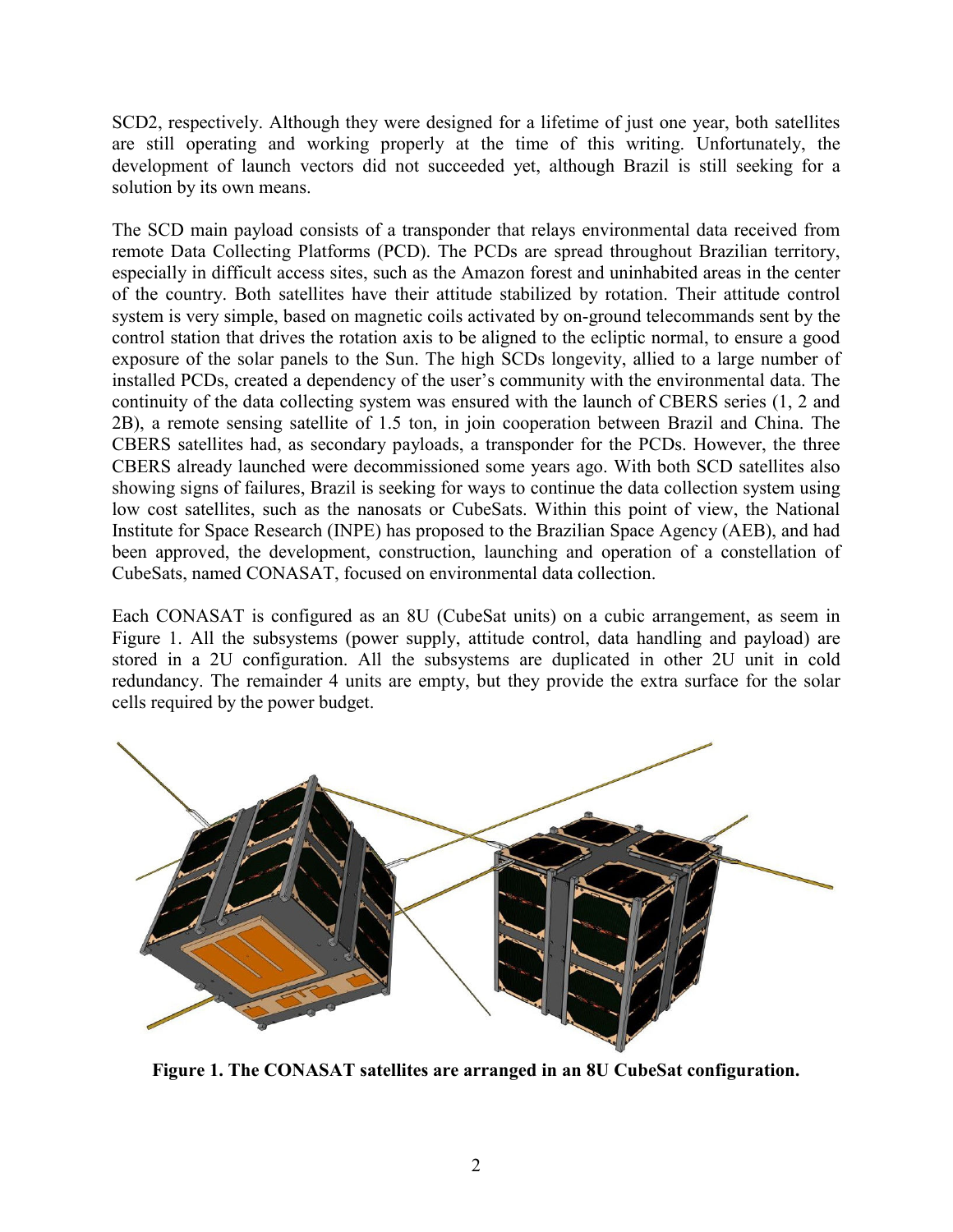To ensure high performance and low power consumption the CONASAT will be provided with planar antennas required to receive data from the PCD platforms. These antennas are directional, and therefore should be pointed at the Earth, which requires that the attitude of the satellite is geo-pointed, to rotate around the pitch axis with a rotation every orbital period. The required pointing accuracy shall be around 5° from nadir. Although there is no requirement for pointing accuracy in the yaw axes, in this work it is assumed that the error around yaw shall also be less than 5°. Attitude determination will be performed using six analog sun sensors (in each satellite face), and a 3-axis magnetometer. A MEMS gyroscope will provide 3-axis angular velocity measurements. As for attitude control, the satellite will count with a set of three reaction wheels and 3 magnetic torque coils.

The satellite will operate in 3 distinct modes: nominal mode, in which the payload transponder is switched on; safe mode, in which the attitude is stabilized and controlled with magnetic torquers; and attitude acquisition mode, necessary to stabilize the satellite after orbit injection and to drive the attitude close to the nominal. Attitude acquisition shall also employ the magnetic actuators for attitude control. Besides these modes of operation, there is still the stand-by mode, in which the attitude is not controlled, but telemetry is sent and telecommands are decoded. Some additional assumptions were adopted in this work in order to enable attitude simulation. Firstly, because of the similarity of operations between the safe and attitude acquisition modes, they will be considered a single one; at least until the satellite detailed design allows to distinguish the differences between these modes. The pointing requirements for the safe and acquisition modes were established such that it will be possible to switch to the nominal mode when required without saturating the reaction wheels. For this an appointment with error less than 10<sup>°</sup> in the roll, pitch and yaw axes was adopted in the safe and acquisition modes.

This paper aims, therefore, to establish the attitude control laws for CONASAT and to perform a simulation to prove the efficacy of the controller. So as to achieve the control parameters, it was adopted that attitude determination will be done based on information from the magnetometer and sun sensors. A Kalman filter shall estimate directly the attitude quaternion obtained from attitude determination. The Kalman filter shall estimate as well the biases of the gyroscopes. The corrected gyro measurements will be employed in the Earth shadow where there are no solar sensor readouts and so the attitude cannot be determined. The attitude control consists of a negative feedback controller with output proportional to the pointing and the angular rate errors (Proportional-Derivative Control).

The next sections will present the kinematics and dynamics equations, the Kalman filter formulation for attitude estimation, the reduced order covariance matrix required to eliminate the singularity due to the quaternion, the mathematical models of the sensors and their errors, and the controller. The results are shown in sequel for both nominal and safe/acquisition modes.

## 2. Motion equations

The attitude of a satellite is defined as the orientation of a coordinate frame fixed on the satellite body with respect to an inertial reference frame. The relationship between the coordinate systems is done by means of rotation matrices, or co-sine direction matrix, which relate a vector in the inertial frame to the observed vector in the satellite frame. Only 3 parameters are needed in order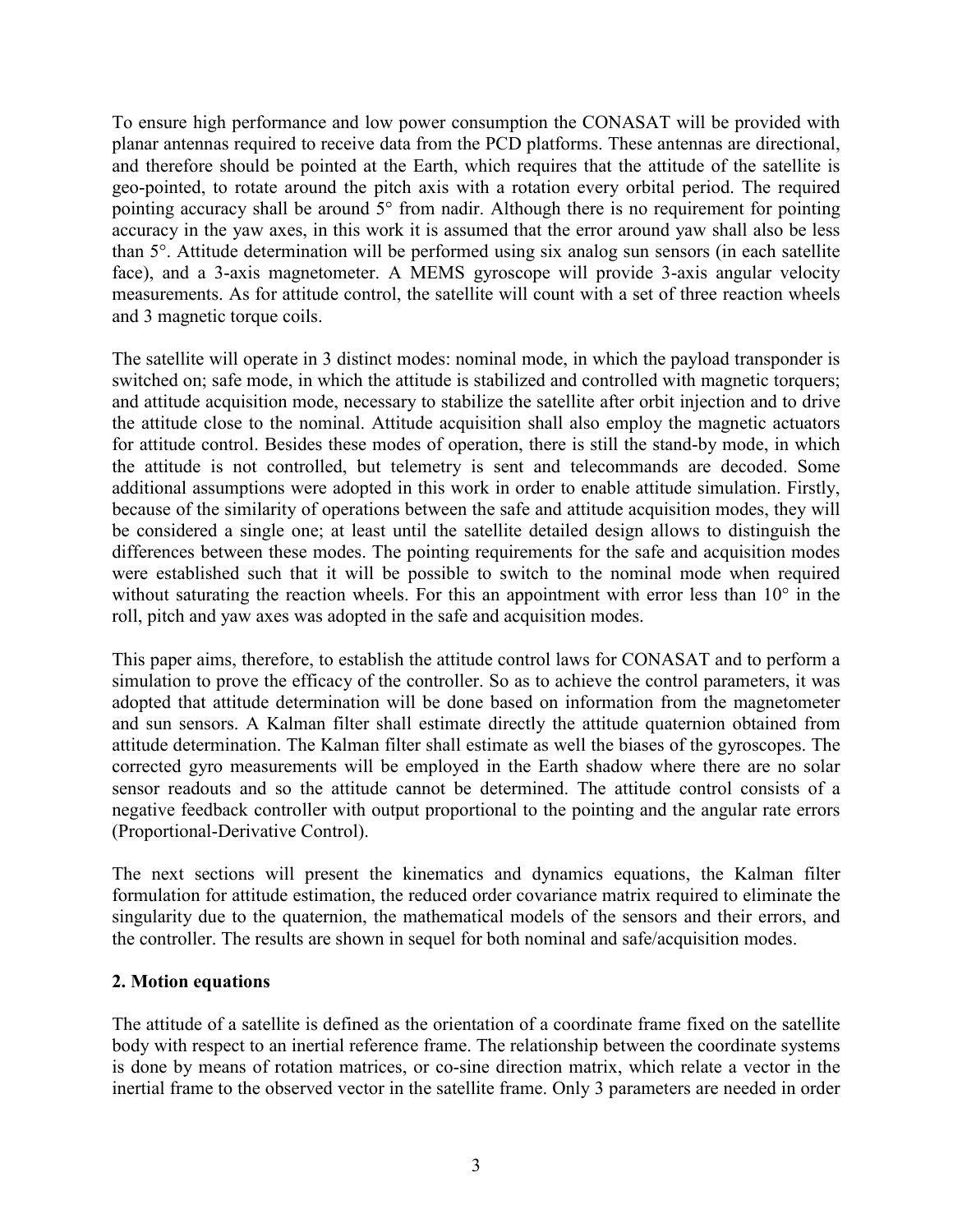to univocally express the body attitude. Since the transformation matrix has 9 elements, 6 of them are mutually dependent from the others. It is practical, in this sense, to express the attitude by means of a reduced set of parameters like Euler angles, Euler axis and angle or quaternion, among several others [1], [2]. Quaternion is suitable for implementation on computing environments because it does not present singularities such as gimbal-lock or trigonometric functions, which require extra computational effort. As a drawback, quaternion has no direct physical interpretation of attitude, generally resolved by integrating the motion equations in quaternion and then converting it to Euler angles, which are physically more understandable. The quaternion has four elements, composed by a 3 dimensional vector and a scalar value:

$$
\mathbf{q} = (\mathbf{\varepsilon} \quad \eta)^T, \tag{1}
$$

where  $\epsilon$  is the vector and  $\eta$  is the scalar part of the quaternion. The quaternion has unit module, and therefore obeys the relationship  $\mathbf{\varepsilon}^T \mathbf{\varepsilon} + \eta^2 = \varepsilon_1^2 + \varepsilon_2^2 + \varepsilon_3^2 + \eta^2 = 1$ . The rotation matrix that relates the inertial frame to the body fixed frame can be expressed as a function of the quaternion [1], [3]:

$$
\mathbf{C}_{bi} = (\eta^2 - \mathbf{\varepsilon}^T \mathbf{\varepsilon}) \mathbf{1} + 2 \mathbf{\varepsilon} \mathbf{\varepsilon}^T - 2 \eta \mathbf{\varepsilon}^* , \tag{3}
$$

where 1 is the identity matrix of third order, and the superscript  $\times$  denotes the anti-symmetric matrix of the cross product of vector  $\varepsilon$ . The attitude matrix is such that a vector  $r_i$  expressed in the inertial frame is represented in the body fixed system by  $r_b = C_{bi} r_i$ . The rotation matrix of attitude results:

$$
\mathbf{C}_{ba} = \begin{pmatrix} \eta^2 + \varepsilon_1^2 - \varepsilon_2^2 - \varepsilon_3^2 & 2(\varepsilon_1 \varepsilon_2 + \eta \varepsilon_3) & 2(\varepsilon_1 \varepsilon_3 - \eta \varepsilon_2) \\ 2(\varepsilon_1 \varepsilon_2 - \eta \varepsilon_3) & \eta^2 - \varepsilon_1^2 + \varepsilon_2^2 - \varepsilon_3^2 & 2(\varepsilon_2 \varepsilon_3 + \eta \varepsilon_1) \\ 2(\varepsilon_1 \varepsilon_3 + \eta \varepsilon_2) & 2(\varepsilon_2 \varepsilon_3 - \eta \varepsilon_1) & \eta^2 - \varepsilon_1^2 - \varepsilon_2^2 + \varepsilon_3^2 \end{pmatrix},
$$
(4)

The kinematics equation of attitude when expressed in quaternion results in:

$$
\dot{\mathbf{q}} = \frac{1}{2} \mathbf{\Omega} \mathbf{q}, \text{ where } \mathbf{\Omega} = \begin{pmatrix} -\omega^{\times} & \omega \\ -\omega^T & 0 \end{pmatrix}, \tag{5}
$$

with  $\omega$  being the angular velocity of the body in body-fixed coordinates relative to the inertial system. It is assumed in this work that the angular velocity comes from measurements of a set of 3 on-board gyroscopes aligned with body axes. It is also considered that the mathematical model of the gyroscope measurement is given by:

$$
\tilde{\mathbf{w}} = \mathbf{w} + \mathbf{b} + \mathbf{v},\tag{6}
$$

where  $\tilde{\omega}$  gives the measured angular velocity vector, **b** is the gyroscope bias vector and **v** is a white noise representing the measurement uncertainties. Attitude determination shall be made with the coarse solar sensor readings and magnetometers, which will be processed by either TRIAD or QUEST algorithm [4], [5], [6] and [7].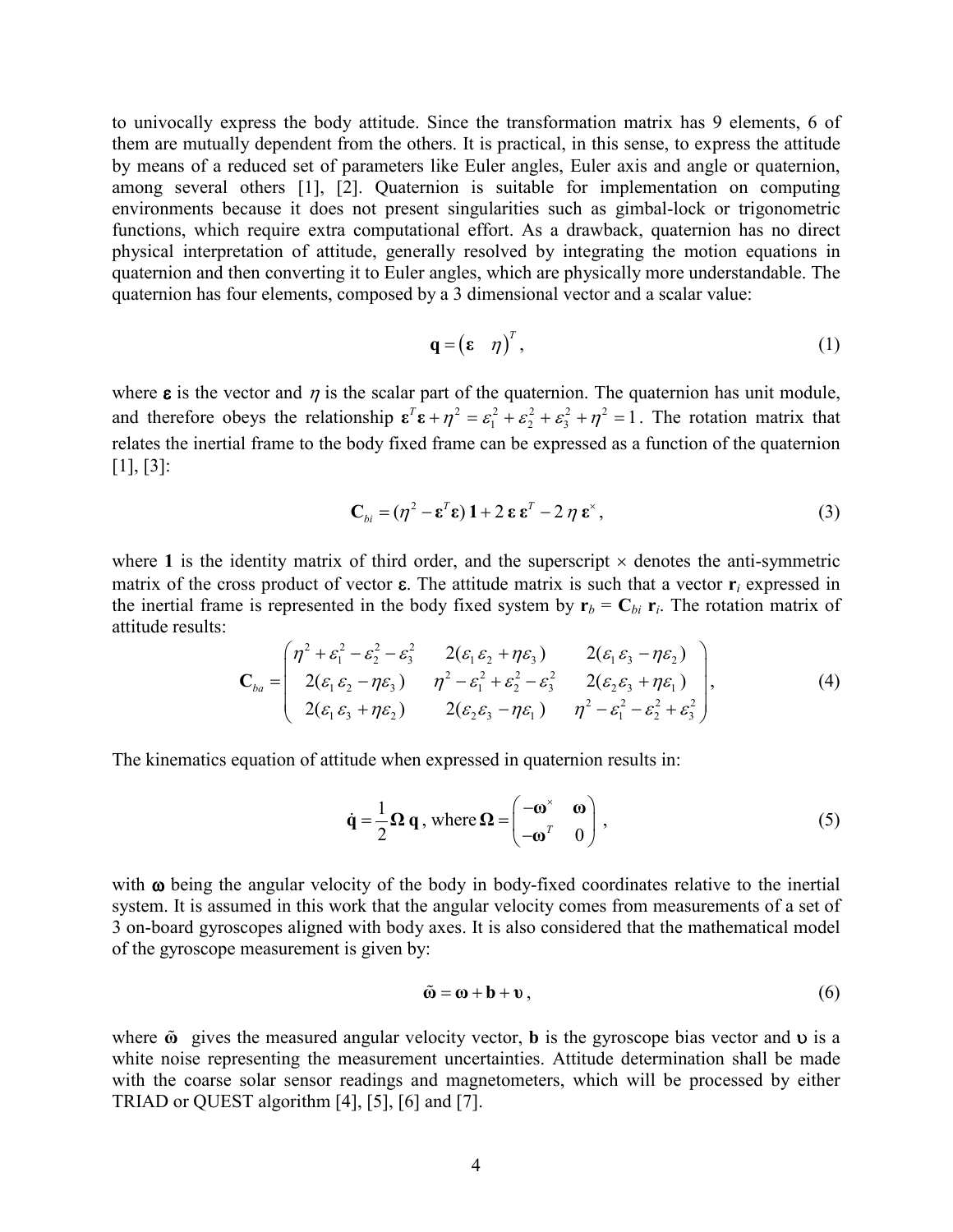The attitude dynamics is given by the Euler's differential equation for a rigid body, with the inclusion of the reaction wheel effects. The resulting differential model is expressed in body frame coordinates by

$$
\mathbf{J}\dot{\mathbf{\omega}} = \mathbf{g} - \mathbf{\omega} \times (\mathbf{J}\mathbf{\omega} + \mathbf{h}) + \mathbf{g}_{w},
$$
  
\n
$$
\dot{\mathbf{h}} = \mathbf{g}_{w}
$$
\n(7)

where **g** is the sum of the external torques applied to the satellite, **J** is the satellite inertia, excluding the flywheel inertias around their axes [1], h is the total reaction wheel's angular momentum, and  $\mathbf{g}_w$  is the torque applied to the reaction wheels by the attitude controller.

## 3. Kalman Filter Implementation for Attitude Determination

The Kalman Filter (KF) is an optimal recursive method for linear state estimation in presence of noisy measurements. The original formulation applies to linear dynamic systems, Refs. [8-9]. For spacecraft attitude estimation, where attitude sensors and gyros are available, it is customary to define the state vector composed by  $\mathbf{x} = (\mathbf{q}, \mathbf{b})$ , i.e. quaternion and gyro biases (drifts), and work with reduced covariance to avoid the singular quaternion covariance. Here the formulation follows closely the scheme proposed in [8]. It is assumed that the stochastic ODEs of state are:

$$
\dot{\mathbf{x}} = \begin{bmatrix} \dot{\mathbf{q}} \\ \dot{\mathbf{b}} \end{bmatrix} = \begin{bmatrix} \frac{1}{2} \Omega \mathbf{q} \\ 0 \end{bmatrix} + \mathbf{w}
$$
 (8)

where w is the dynamical white noise representing uncertainties in the model, with covariance Q, i.e.  $w = N(0, Q)$ . The discrete measurement model is given by:

$$
\mathbf{y}_k = \mathbf{H}_k \mathbf{x}_k + \mathbf{v}_k, \tag{9}
$$

where  $H_k = [I_4 \ 0_{4\times3}]$  is the measurement matrix,  $y_k$  is the output measurement vector, and  $v_k$  is the gaussian white noise with covariance matrix  $\mathbf{R}_k$ , i.e.  $\mathbf{v}_k = N(0, \mathbf{R}_k)$ . From here on, the standard Kalman filter could be used, however the quaternion covariance is singular which compromises the filter modeling. This problem will be dealt with in the formulation explained in the next section.

### 3.1. State Vector of the Filter

From the previous sections, a state vector for the attitude estimation can be chosen, based on the quaternion q and the gyro bias vector b. Equation 5 gives the motion equations for these vectors and, by assuming that the satellite angular velocity is constant during two consecutive measures, it results  $\dot{\mathbf{b}} = \mathbf{0}$ . Therefore, the state is of 7<sup>th</sup> order. Since it was assumed that  $\omega$  is constant between measurements, the quaternion kinematic equation and the biases can be predicted, resulting the discrete equation: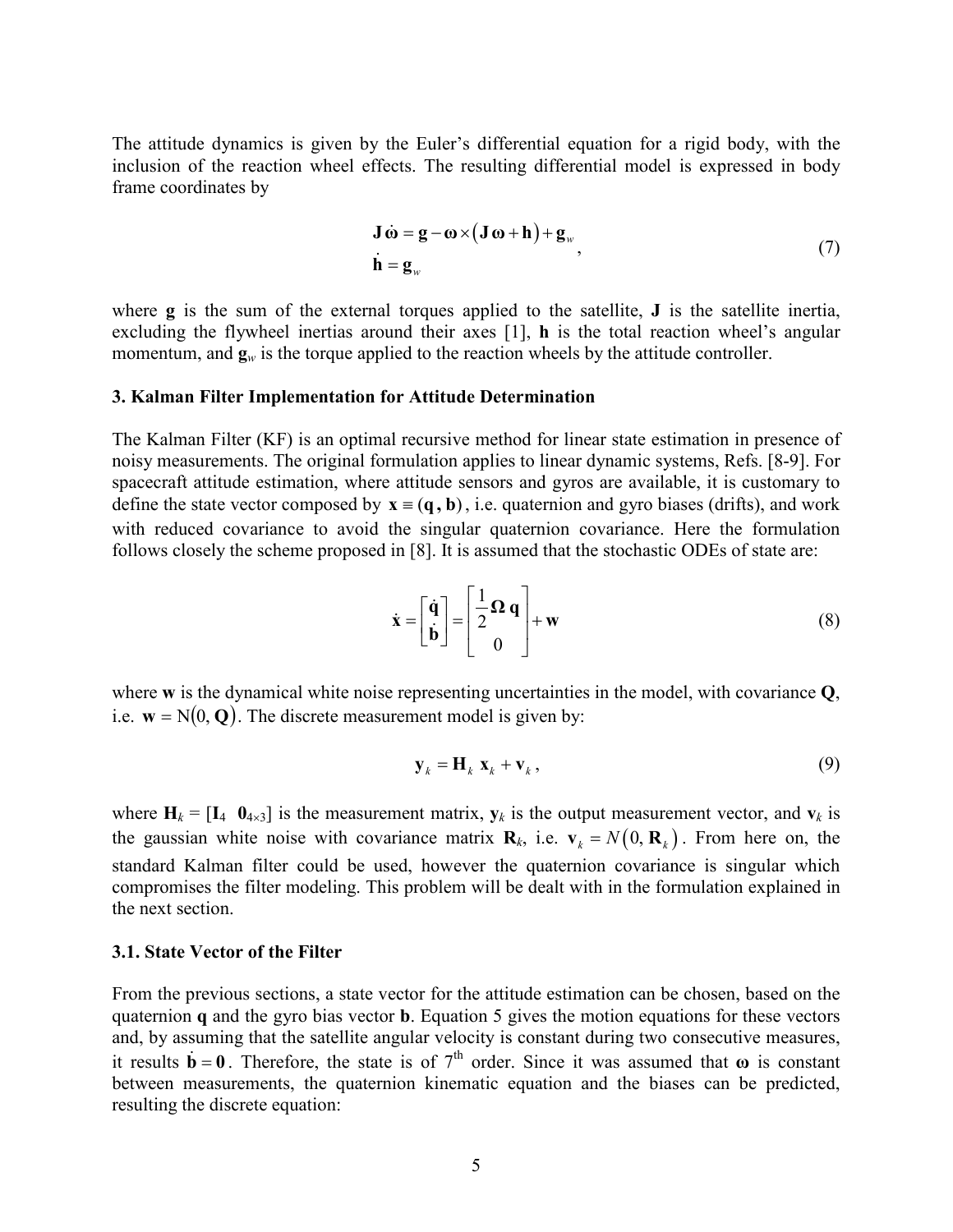$$
\overline{\mathbf{x}}_{k+1} = \begin{bmatrix} \overline{\mathbf{q}}_{k+1} \\ \overline{\mathbf{b}}_{k+1} \end{bmatrix} = \begin{bmatrix} \mathbf{\Phi}_q(\hat{\mathbf{\omega}}_k) & \mathbf{0} \\ \mathbf{0} & \mathbf{I}_{3\times 3} \end{bmatrix} \begin{bmatrix} \hat{\mathbf{q}}_k \\ \hat{\mathbf{b}}_k \end{bmatrix},
$$
(10)

where the quaternion transition matrix  $\mathbf{\Phi}_q(\mathbf{\omega})$  can be obtained from [8]:

$$
\mathbf{\Phi}_q(\mathbf{\omega}) = \cos\left(\frac{|\mathbf{\omega}| \Delta t}{2}\right) \mathbf{I}_{4x4} + \frac{1}{|\mathbf{\omega}|} \sin\left(\frac{|\mathbf{\omega}| \Delta t}{2}\right) \mathbf{\Omega},\tag{11}
$$

and where  $|\omega|$  is the magnitude of the angular velocity vector. This formulation, in terms of the transition matrix, is preferable than the traditional state differential equation since it avoids the numerical integration of the state. The state of the filter can process the measurements via:

$$
\mathbf{K}_{k} = \mathbf{S}(\overline{\mathbf{q}}_{k}) \tilde{\mathbf{K}}_{k} \n\hat{\mathbf{x}}_{k} = \overline{\mathbf{x}}_{k} + \mathbf{K}_{k} (\tilde{\mathbf{q}}_{k} - \overline{\mathbf{q}}_{k})
$$
\n(12)

where it is assumed that the measurement vector is the observed quaternion  $\tilde{\mathbf{q}}_k$ , and the gain  $\tilde{\mathbf{K}}_k$  and matrix  $\mathbf{S}(\mathbf{q})$  will be defined next. Wherever needed the corrected angular velocity from gyros may be rebuilt recalling Eq. 6, and using the estimated biases  $\hat{\mathbf{b}}$ :

$$
\mathbf{\omega} = \tilde{\mathbf{\omega}} - \hat{\mathbf{b}} \,,\tag{13}
$$

#### 3.2. Reduced Order Filter Covariance

Since a complete attitude can be specified with only 3 scalar values, the quaternion representation is somewhat redundant. In fact, the four elements of a quaternion shall satisfy the condition of unit modulus, and therefore only 3 of them are really independent. This property produces a singular covariance matrix when the state vector contains the attitude quaternion. The covariance matrix in this case cannot be inverted and therefore the Kalman filter is useless. In practice, some small errors in the processing data allow to compute the inverse of the covariance matrix although with filter degradation. A different approach was suggested by [8] that consists of reducing the order of the covariance matrix. The covariance order is reduced from 7 to 6 degree, and now it has full rank. The reduced order covariance matrix has the form:

$$
\mathbf{P}^r = \mathbf{S}^T(\mathbf{q}) \mathbf{P} \mathbf{S}(\mathbf{q})\,,\tag{14}
$$

where the superscript  $r$  means the reduced form, and  $S$  is a rectangular transformation matrix of order  $7 \times 6$ . Since the covariance shall be propagated, the dynamical noise covariance Q shall also have a reduced order, as

$$
\mathbf{Q}^r = \mathbf{S}^T(\mathbf{q}) \, \mathbf{Q} \, \mathbf{S}(\mathbf{q}) \,. \tag{15}
$$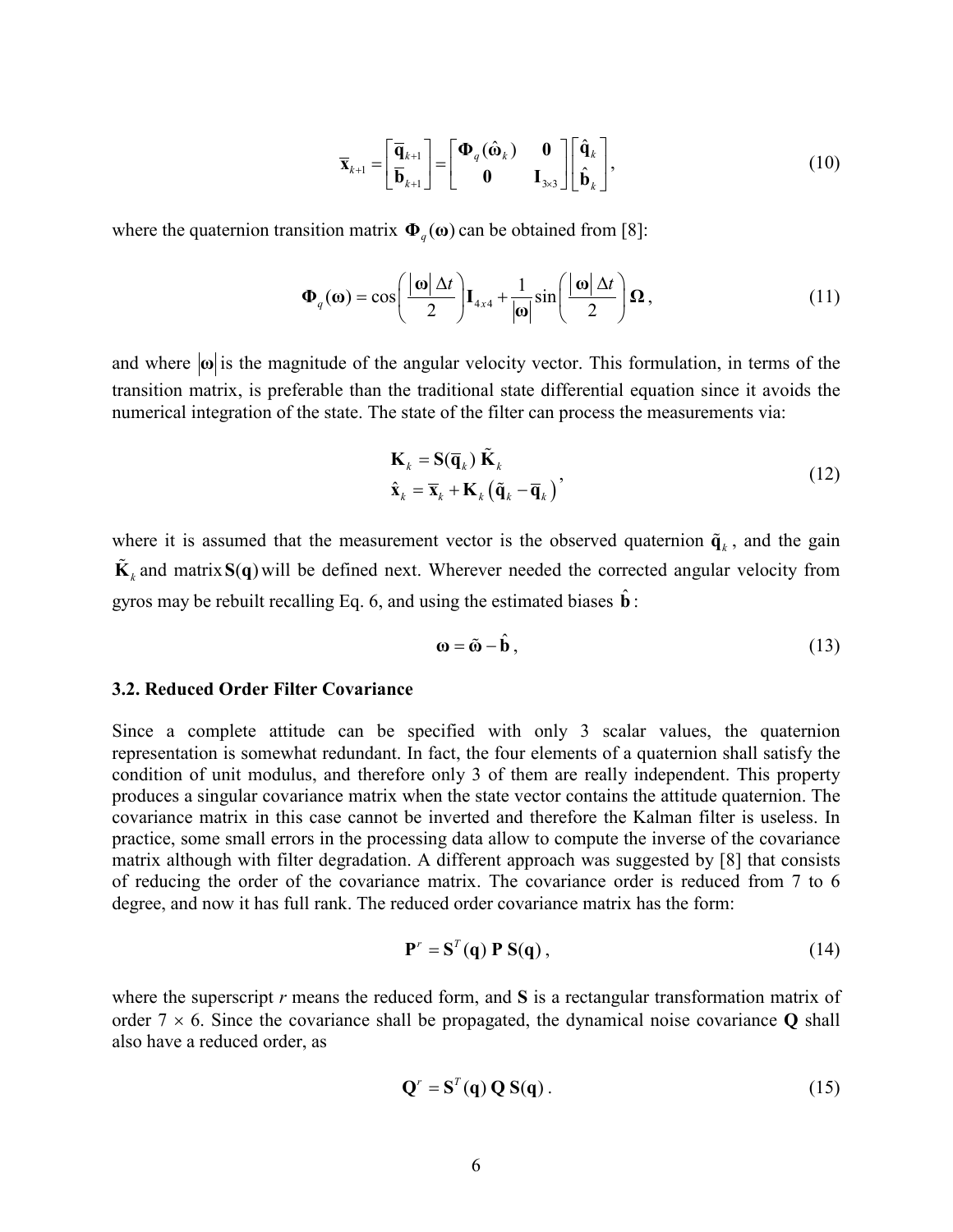The S matrix is built by

$$
\mathbf{S}(\mathbf{q}) = \begin{bmatrix} \Xi(\mathbf{q}) & \mathbf{0}_{4x3} \\ \mathbf{0}_{3x3} & \mathbf{I}_{3x3} \end{bmatrix}_{7x6} \text{ with } \Xi(\mathbf{q}) = \begin{bmatrix} \eta & -\varepsilon_3 & \varepsilon_2 \\ \varepsilon_3 & \eta & -\varepsilon_1 \\ -\varepsilon_2 & \varepsilon_1 & \eta \\ \varepsilon_1 & -\varepsilon_2 & -\varepsilon_3 \end{bmatrix}_{4x3} \tag{16}
$$

Now the Riccati equation can be used to propagate the reduced order covariance matrix, by means of [9]:

$$
\overline{\mathbf{P}}_{k+1}^r = \tilde{\mathbf{\Phi}} \; \hat{\mathbf{P}}_k^r \; \tilde{\mathbf{\Phi}}^T + \int_{t_k}^{t_{k+1}} \tilde{\mathbf{\Phi}} \; \mathbf{Q}^r \; \tilde{\mathbf{\Phi}}^T \; dt \,. \tag{17}
$$

where the reduced order transition matrix is defined by:

$$
\tilde{\Phi} = \begin{bmatrix} \Lambda & \mathbf{K}^* \\ \mathbf{0}_{3x3} & \mathbf{I}_{3x3} \end{bmatrix}_{6x6},
$$
\n(18)

with the following definitions:

$$
\mathbf{\Lambda} = \mathbf{\Xi}^T(\overline{\mathbf{q}}_{k+1}) \, \mathbf{\Phi}_q(\hat{\mathbf{\omega}}_k) \, \mathbf{\Xi}(\hat{\mathbf{q}}_k), \text{ and } \mathbf{K}^* = -\frac{1}{2} \int_{t_k}^{t_{k+1}} \mathbf{\Lambda} \, dt \,. \tag{19}
$$

The measurement update phase of the reduced covariance may be computed through:

$$
\tilde{\mathbf{H}}_{k} = \mathbf{H}_{k} \mathbf{S}(\overline{\mathbf{q}}_{k})
$$
\n
$$
\tilde{\mathbf{K}}_{k} = \overline{\mathbf{P}}_{k}^{r} \tilde{\mathbf{H}}_{k}^{T} \left( \tilde{\mathbf{H}}_{k} \overline{\mathbf{P}}_{k}^{r} \tilde{\mathbf{H}}_{k}^{T} + \mathbf{R}_{k} \right)^{-1}.
$$
\n
$$
\hat{\mathbf{P}}_{k}^{r} = \left( \mathbf{I}_{6x6} - \tilde{\mathbf{K}}_{k} \tilde{\mathbf{H}}_{k} \right) \overline{\mathbf{P}}_{k}^{r}
$$
\n(20)

Within this procedure, once the reduced covariance is set at the beginning, the full covariance does not need to be reconstituted.

#### 3.3. Sensor models, quaternion measurements, and filter setup

Attitude determination of CONASAT will rely on a tri-axis magnetometer and a set of 6 coarse analog solar sensors, in each satellite face. Solar sensor readings are proportional to the co-sine of the incident angle, and converted to a unit vector of the sun direction after being processed by the on-board attitude determination software. It is assumed in simulation that this unit vector was already computed so the simulated sensor model is given by

$$
s_i = u_i(1 + \tau_i) \tag{21}
$$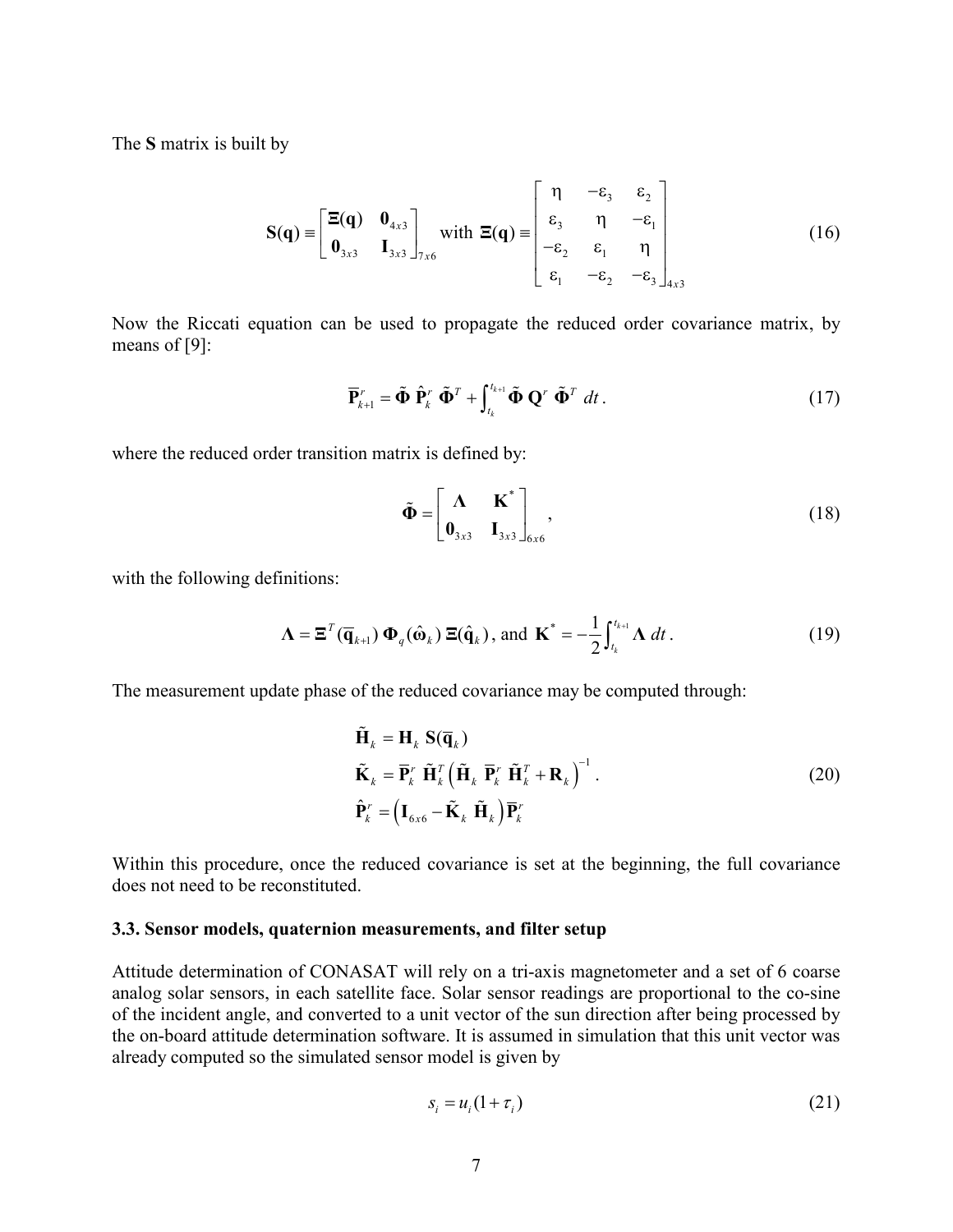where  $s_i$ ,  $i = 1, 2, 3$ , is the simulated measured sun direction in body frame coordinates,  $\mathbf{u} = (u_1, u_2, \dots, u_n)$  $u_2, u_3$ ) is the sun direction and  $\tau_i$  is a zero mean white noise with 0.5°/h standard deviation. It can be noted that the measured model of the sun sensor is not a simple additive noise. The reason for that is that there are no negative readings in the solar detector, and the noise decreases with sun intensity on the cell. The measured sun direction unit vector is computed by

$$
\mathbf{s}_s = \frac{1}{\sqrt{s_1^2 + s_2^2 + s_3^2}} \left( s_1 \quad s_2 \quad s_3 \right)^T \tag{22}
$$

Although the sun sensor model is different from the linear model usually employed in Kalman filter, it is expected that the filter still converge to the true solution, since this model still preserves the real sensor behavior. On the other hand, the magnetometer mathematical model is composed by a noise and small residual bias, because the magnetometer bias is normally estimated on ground, prior to launch:

$$
\mathbf{m} = \mathbf{B} + \mathbf{b}_m + \mathbf{v}_m \tag{23}
$$

where **B** is the Earth's magnetic field in body fixed coordinates, and  $\mathbf{b}_m$  and  $\mathbf{v}_m$  are the bias and white noise, respectively. The bias considered in simulation was  $\mathbf{b}_m = (400 - 300 \ 200)^T \text{ nT}$ , while the noise standard deviation was  $\sigma_m = 100$  nT. A similar model was also considered in the gyroscope unit, in which the angular velocity readings is composed by the true angular rate added to a bias and a white noise, in the form

$$
\mathbf{\omega} = \mathbf{w} + \mathbf{b}_g + \mathbf{v}_g \,,\tag{24}
$$

where **w** is the simulated angular rate,  $\mathbf{b}_g = (50 \ 50 \ 50)^T$  °/h is the gyro bias to be estimated by the Kalman filter and  $v_g$  is a zero mean white noise with adopted standard deviation  $\sigma_g = 5^\circ/h$ .

The sensor measurements (magnetometer and sun sensors) where pre-processed to generate the quaternion measurement  $\tilde{q}$ , to be used in the Kalman filter. A TRIAD algorithm was used to obtain the attitude matrix and then the quaternion, although QUEST could be used as well with equivalent results [4], [5] and [6]. The corresponding covariance  $\mathbf{R}_k$  in a first approach should be a full matrix [4]; however to speed up the Kalman filter algorithm it was tuned to a constant  $4<sup>th</sup>$ order diagonal matrix with elements equal to 0.0001.

The initial covariance matrix  $P_0$  was assumed to be a diagonal  $7<sup>th</sup>$  order matrix with quaternion variance elements equal to 0.0025 and the gyroscope bias variance elements equal to 0.001  $\text{(rad/s)}^2$ . The dynamic noise covariance matrix Q was tuned constant as well and diagonal with elements equal to 10<sup>-4</sup> for the quaternion terms and  $10^{-10}$  for the gyro bias terms.

### 4. Attitude Control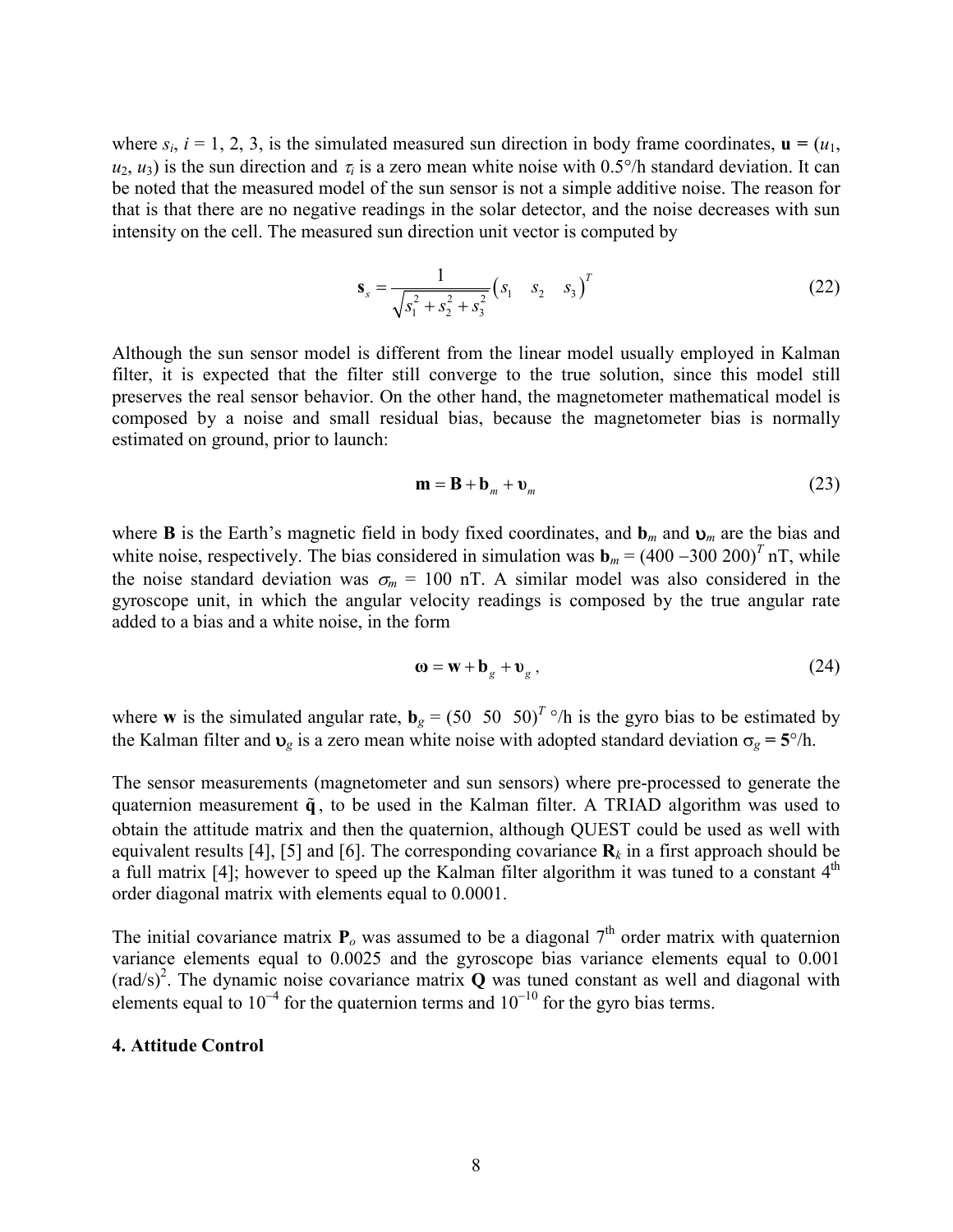Due the symmetric mass properties of CONASAT, it is suggested that the attitude control be based on a PID controller, with equal gains for all three axis. Although the PID controller theory applies just to linear systems, and considering that the satellite attitude dynamics is non-linear, it is well known that the PID still is able to stabilize and to control the attitude, even if large attitude errors are present. In order to make the onboard control software as simple and reliable as possible, the attitude error is computed as the Euler angles that come from a 1-2-3 (or yawroll-pitch) rotation [1] with respect to the local orbital frame. The applied control torque at time  $t_k$  is then given by:

$$
\mathbf{u}_{k} = -k_{p} \, \mathbf{\theta}_{k} - k_{i} \sum_{i=0}^{k} \mathbf{\theta}_{i} \, \Delta t - k_{d} \, \mathbf{\omega}_{k} \,, \tag{25}
$$

where  $k_p$ ,  $k_i$  and  $k_d$  are the proportional, integral and derivative gains, respectively, and ∆t is the control step time. The angular velocity  $\boldsymbol{\omega}_k$  at time  $t_k$  is computed by the measured satellite angular velocity  $\omega$  corrected for the estimated bias  $\mathbf{b}_{\varrho}$ . The integral error is calculated as a simple sum of the previously estimated Euler angles. It shall be noted that the attitude is computed with the estimated quaternion and the position of the satellite in its orbit, since CONASAT shall be Earth pointed. It is assumed that the orbit is propagated onboard by a Brower's analytical model [10]. The satellite position error was not considered in simulation, i. e, the simulated onboard orbit was considered perfect. The PID gains were manually adjusted to get an overdamped response to a step input, and resulted  $k_p = 0.006$  Nm/rd,  $k_d = 0.08$  Nms/rd and  $k_i = 4 \times 10^{-5}$ Nm/rd s. The control torque was then applied to the reaction wheels, with axis aligned to the satellite frame. It was assumed that the applied torque is equal to the reaction wheel net torque, so the wheel's non-linearities and frictions were neglected. The maximum torque that the reaction wheel's can provide was considered equal to 625 µNm, and the wheel's maximum storage momentum is 0.0118 Nms.

The filter updates the attitude during the sunlight part of the orbit, where the attitude can be determined. In the shadowed part of the orbit, the attitude is computed by the corrected and integrated gyroscope measurements.

A residual magnetic torque was the only source of attitude disturbance in simulation. It was assumed that the satellite has a residual magnetic moment of  $m_r = (0.01 - 0.01 0.005)^T$  Am, a very large moment, indeed, that favors simulation confidence. Disturbance torque was computed by the cross product between the magnetic moment and the Earth's magnetic field strength B in body frame coordinates.

#### 5. Nominal operating mode

Choosing the orbit elements of a small satellite is always a big problem, like in CubeSats. In fact, most CubeSats are launched as pig back in large launchers, and therefore the nanosats have to accept the orbit of the principal payload. However, the specified orbit for CONASAT is close to the orbit of the satellites SCD1 and SCD2 (circular at 750 km altitude, 25° inclination), which maximizes the ground contact of the satellites with the remote platforms. There are no guarantees, nevertheless, that this orbit will be fulfilled, since it will depend on launcher availability. The adopted orbit in simulation was circular, 630 km altitude and 25° inclination.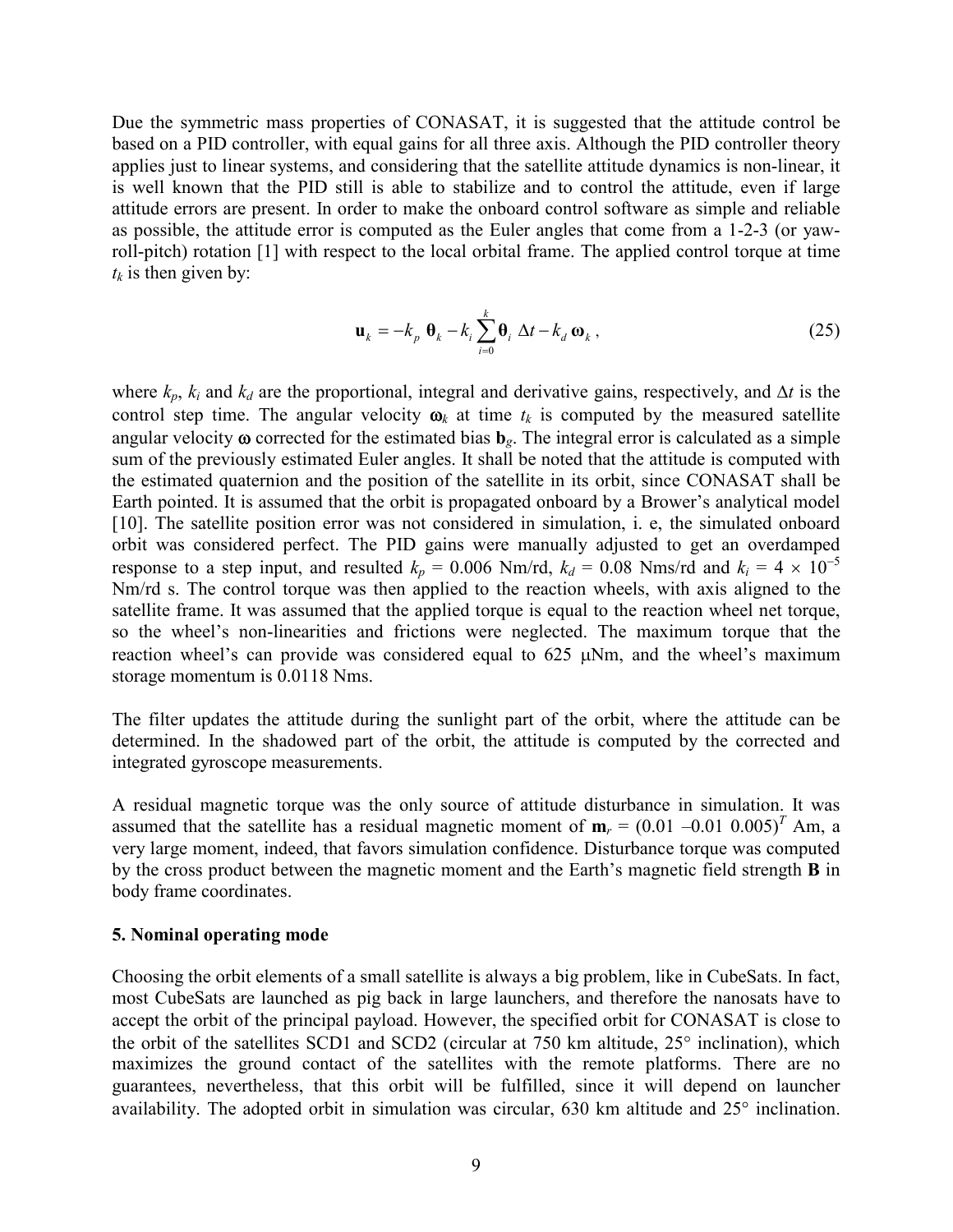The initial attitude was set as  $(60^{\circ} 30^{\circ} 40^{\circ})^T$  Euler angles of a 1-2-3 rotation sequence, with angular speed of  $\omega = (0.6 \ 0.3 \ 0.9)^T$  rpm. It was assumed that the attitude control during attitude acquisition could deliver the satellite from a random rate up to 5 rpm in any direction to less than 1 rpm in any axis. The resulting angular momentum after attitude acquisition can be stored in the reaction wheels and therefore the operation mode can be switched to nominal mode. Since at the present moment there still lack of detail on satellite mass and inertia, it was assumed that CONASAT mass shall be around 8.2 kg, due to the fact that it is composed by 8 CubeSats, each one with 1 kg mass, according to CubeSat specification. This mass was assumed as distributed on a cube of 0.2 m size, with small asymmetry, resulting a diagonal inertia tensor with principal inertia moments of 0.0547, 0.0519 and 0.0574 kg m<sup>2</sup>, around the x, y and z satellite axis, respectively. The simulation process was carried out for 18000 seconds, or 3 orbits, approximately. The CONASAT shall be Earth pointed, which means that the reference for attitude control is the local orbital frame, with x axes pointing towards the zenith direction, z is parallel to the orbit angular momentum, and  $\nu$  completes the right handed system, and points towards the satellite velocity with respect to Earth in a circular orbit. During this period the satellite pass 3 times through the Earth shadow, at simulation times of 2240, 8065 and 13890 seconds, and with duration of 2130 seconds each, approximately. In the Earth eclipse, it is assumed that no attitude determination is performed, so no filter update of the quaternion and gyro biases will be done, although the attitude filtering continues to propagate the attitude. It is expected, therefore, that the attitude error start to increase as the satellite enter in the Earth shadow.

Figure 2 presents the estimated satellite attitude with respect to the local orbital frame for the first 300 seconds of simulation. The attitude is given as the Euler angles of a 1-2-3 rotation (yawroll-pitch). It can be seen that the reaction wheels absorb the satellite momentum and they manage to control and to point the satellite to the right position. It is still to be analyzed the robustness of the control, since the control gains were adjusted to give the best response for the initial conditions adopted in this particular simulation.



Figure 2. Estimated attitude during control starting up.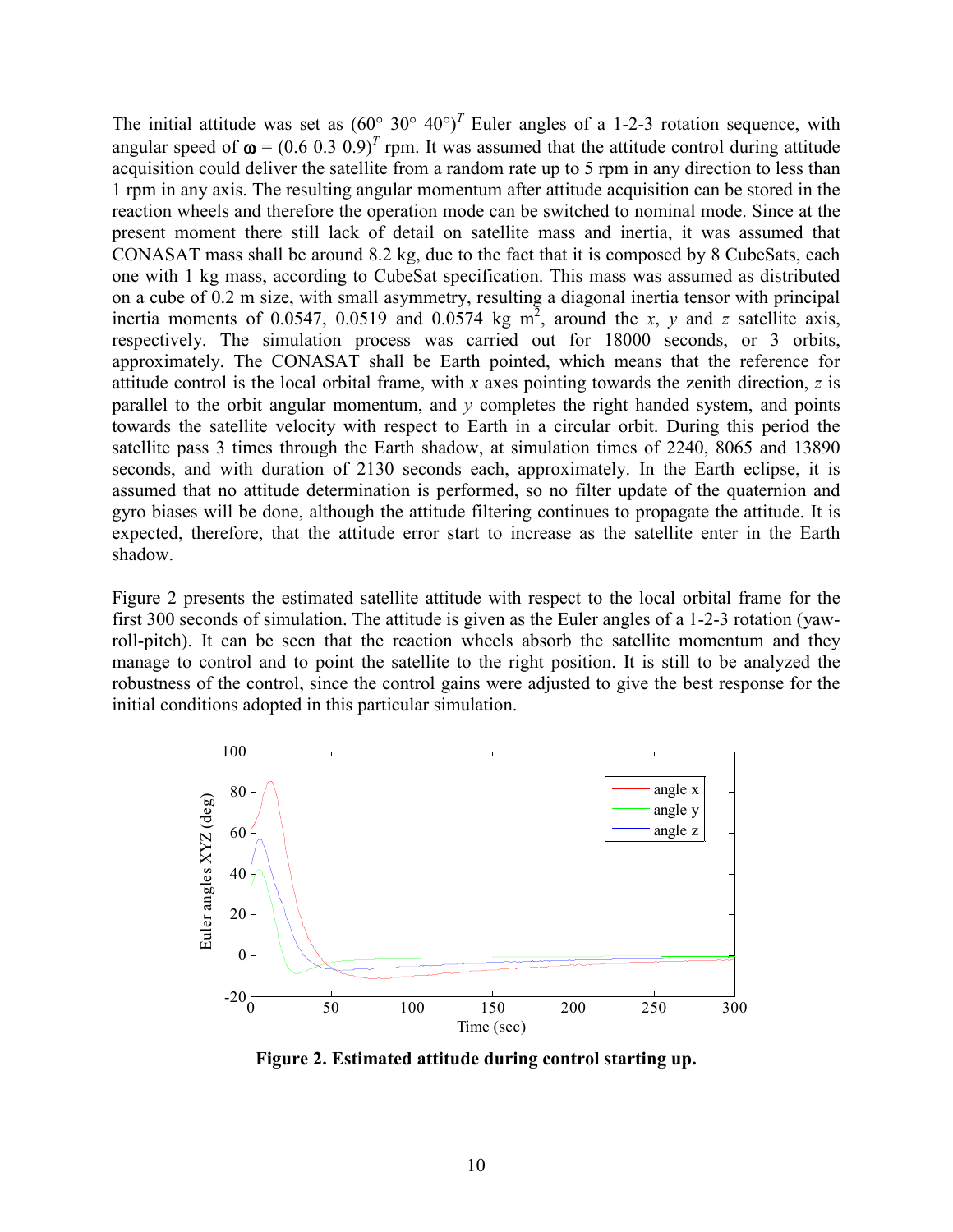The computed attitude error of the estimation process is shown in Fig. 3. It is noticeable that the error remains small when compared with the attitude pointing requirements of 5° off the Nadir direction for x axes. The error is shown in Euler angles rather than quaternion, in order to make visualization easy. Although the error drifts in the Earth shadow, it becomes less than 2° after the second eclipse where the satellite is already rotating around its z-axis in synchronicity with the orbital motion and, therefore, assuring gyroscope stabilization in this axis.



Figure 3. Estimated attitude error in Euler angles of a 1-2-3 transform.

The estimated gyroscope biases are shown in Fig. 4. After initialization with null values, the convergence reaches 90% of the final value after 37 minutes, just before entering the first Earth eclipse. A snap shot of the simulated gyro measurements for the interval 0 to 5000 seconds is shown in Fig. 5. The 0.01 rpm angular velocity of the orbital motion can be easily identified in the z-gyro measurements, while the remaining axes measurements are close to zero.

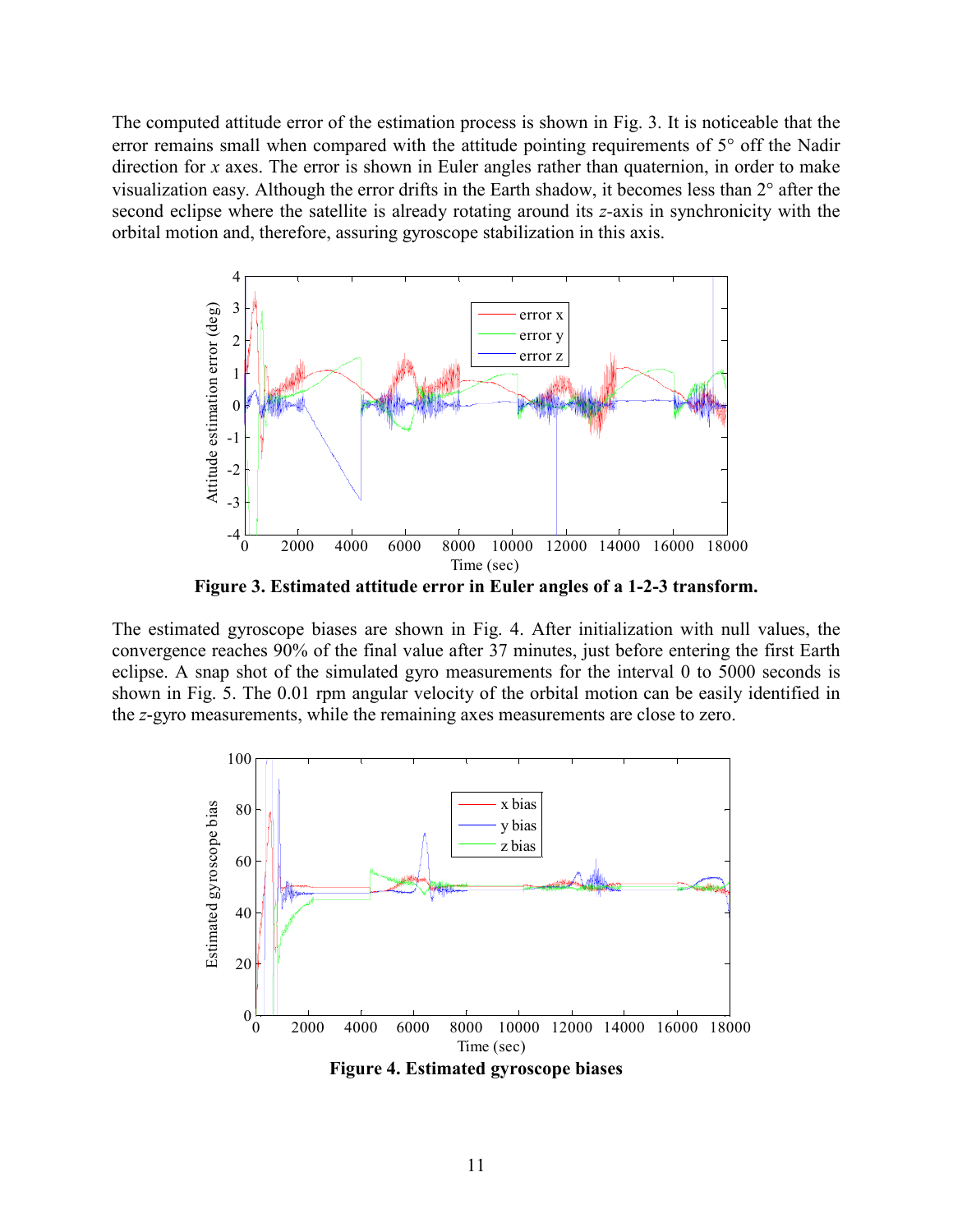

Figure 5. Corrected gyroscope measurements.

Figure 6 depicts the reaction wheels angular velocities under action of the attitude control. It can be noted that the residual magnetic torque causes the wheels to speed up, particularly in the z axes. The onboard torque coils will perform wheel de-saturation, but in this simulation the desaturation was not included. The reaction wheel torque is presented in Fig. 7, for the first 300 seconds of simulation. Just after the attitude control starts to act on the satellite, the required torque is high and, therefore, the maximum reaction wheel allowed torque of 0.625 mNm is reached. After 20 seconds the wheels manage to absorb the satellite momentum and the torque starts decreasing to almost null. The small but significant steady state random torque of the reaction wheels showed in simulation can be explained by the remaining attitude and angular rate measurement noises. It is expected that this noise can be filtered through measurement filtering and by increasing the measurement rate.



Figure 6. Reaction wheel angular speed.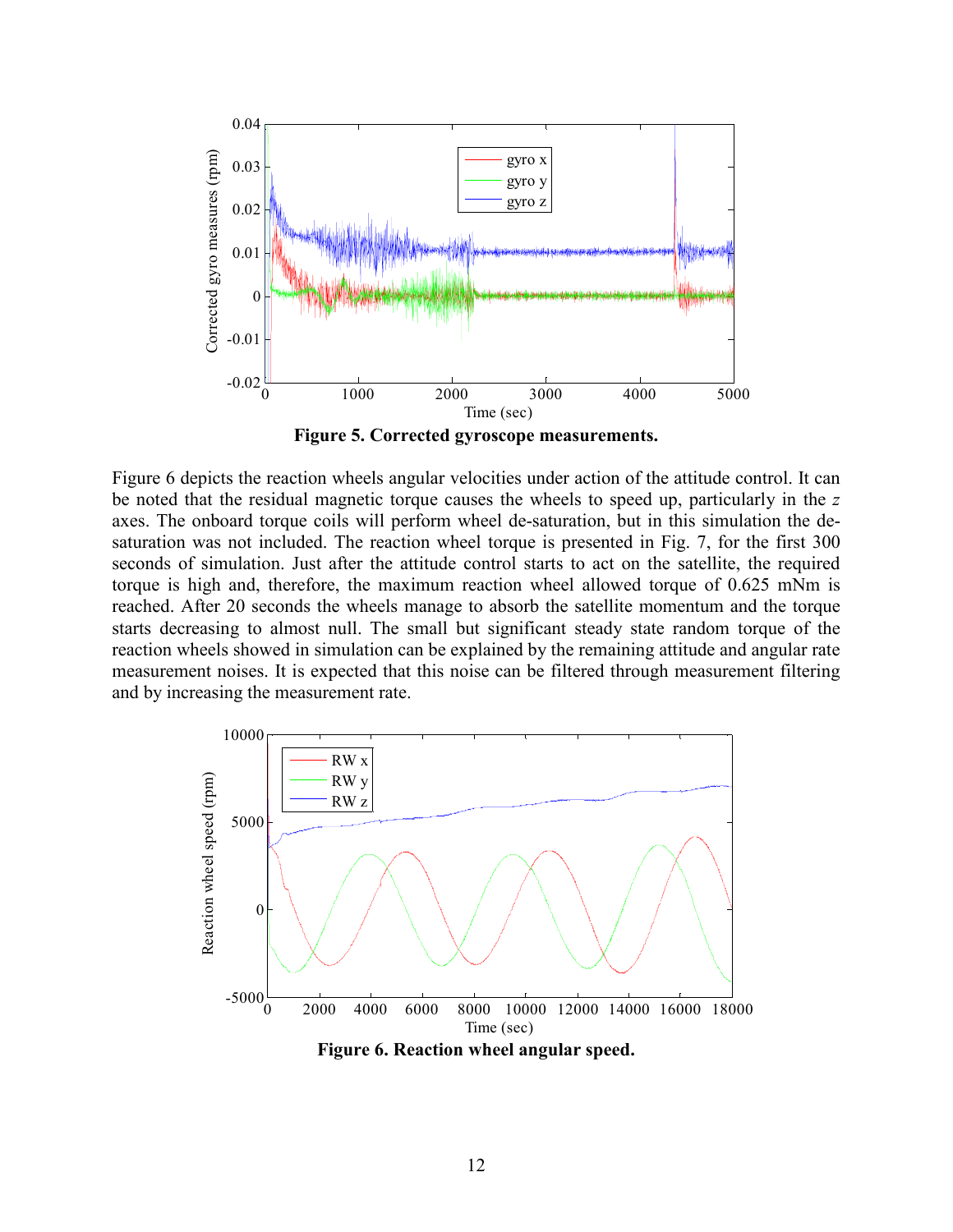

Figure 7. Reaction wheel torque.

#### 6. Attitude acquisition and safe modes

For the attitude acquisition and safe modes there are no fully established requirements yet. It is believed that these methods have at least to provide sun pointing to deliver the required energy for safe operation of the satellite, and to stabilize the attitude in order to permit transferring the satellite to nominal operating mode. In both attitude acquisition and safe modes, it is appropriate that the satellite points the communication antenna to Earth to enable a high gain link, and it is necessary that the angular rate be kept below an acceptable maximum value. Therefore, the following conditions for the acquisition and safe modes were established: the attitude control satellite should reduce any angular rate with respect to the local orbital reference system, and the controller should point the face containing the antennas to Earth, which implies in roll and pitch control. Although there is no imposition for yaw control, it was included in the simulations shown here. The attitude control system will rely on solar sensors and magnetometer to perform the attitude determination, and magnetic torque coils to provide control action; the reaction wheels will not be used in these operating modes. The gyros also shall not be used, since they have high drift and the gyro biases will not be estimated in these modes. It shall be pointed out that these operation modes differs from that usually employed in CubeSats, which is based exclusively on the magnetometer without any attitude determination algorithm, and can just dampen the angular velocities relative to the Earth's magnetic field. In the operating mode suggested here a complete attitude determination and control is performed during the illuminated part of the orbit, while during the eclipse a Bdot algorithm executes a rate reduction. The attitude determination was simulated with the TRIAD method, without any filtering. The angular velocity necessary to the controller will be calculated by a numerical derivation of the attitude matrix as explained in the following. The magnetometer and the solar sensor measurements provide two non-collinear vectors in the satellite reference system for the TRIAD method. The vectors are then normalized and allow the construction of an intermediate coordinate system BS for each pair of vectors. The BS base vectors constitute the transformation matrix  $C_{BSb}$  between the satellite reference system and BS, and so the satellite attitude is now known in the BS system. The sun direction and the geomagnetic field vectors will also be calculated by the onboard computer provided the satellite position in its orbit is known, based on analytical models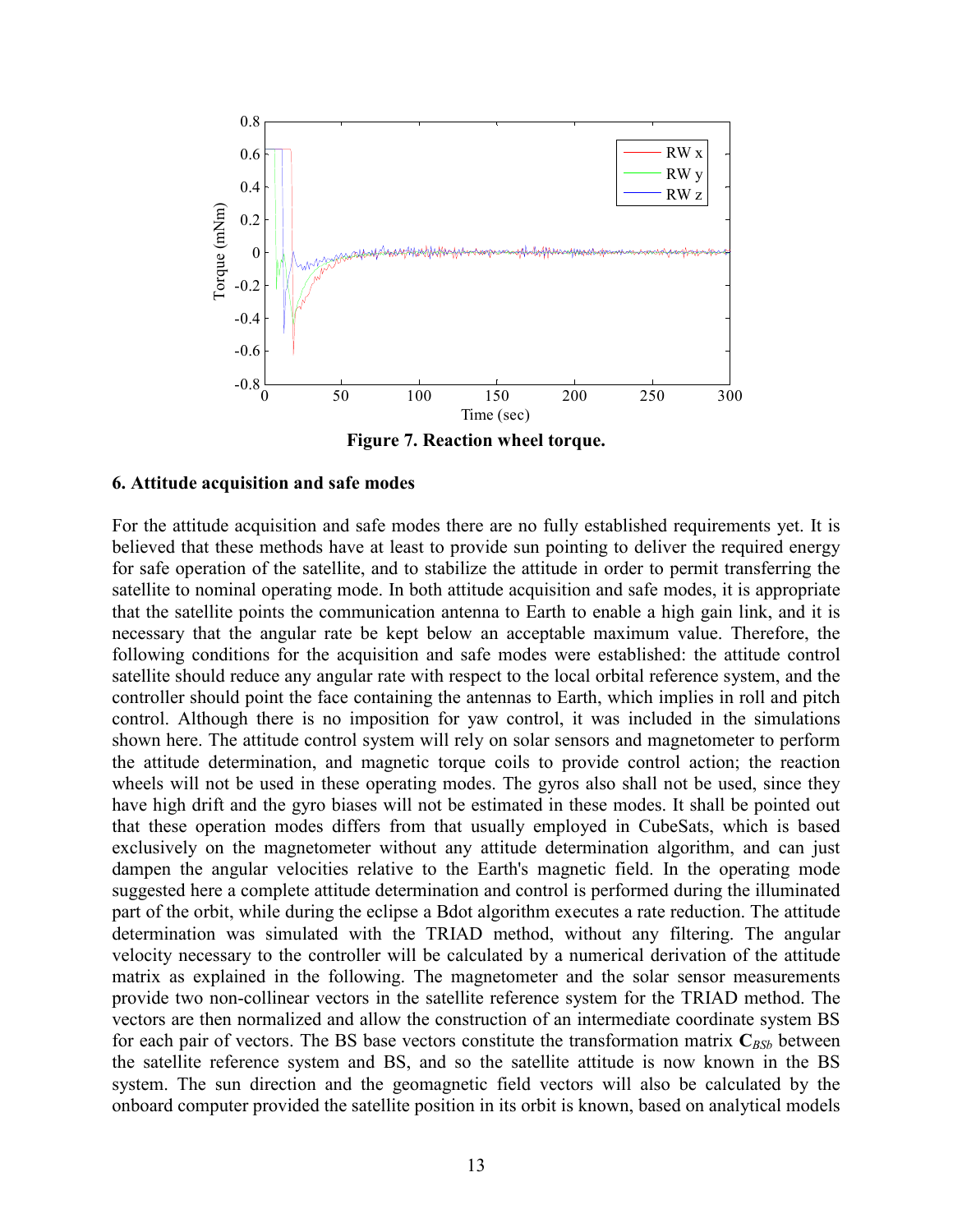of the Earth's magnetic field and the position of the Sun relative to Earth. Again, these pair of vectors makes possible to compute a new attitude matrix,  $C_{BSi}$ , which relates the inertial system to BS reference system. The onboard orbit propagation also allows calculating the  $C_{i0}$  matrix between the inertial frame and the local orbital system. The attitude matrix between the satellite and the local orbital systems,  $C_{bo}$ , can now be calculated by:

$$
\mathbf{C}_{bo} = \mathbf{C}_{B\mathcal{S}b}^T \, \mathbf{C}_{\mathcal{B}\mathcal{S}i} \, \mathbf{C}_{io} \,,\tag{26}
$$

The angular velocity of the satellite is given by [1], [2]

$$
\mathbf{\omega}^* = -\dot{\mathbf{C}}_{bo} \, \mathbf{C}_{bo}^T \,. \tag{27}
$$

where the superscript  $\times$  denotes the vector product matrix built from the vector  $\omega$ . It is admitted here that the derivative of the attitude matrix can be approximated by the difference between two matrices calculated at different times:

$$
\dot{\mathbf{C}}_{bo} \cong \frac{\mathbf{C}_{bo}(t) - \mathbf{C}_{bo}(t - \Delta t)}{\Delta t},\tag{28}
$$

but if ∆t is small the derivative will be affected by the noise presence in the measurements, and the error in the computed angular velocity will be large. On the other hand if ∆t is large, or, equivalently, if the angular speed is high, the error tends also to increase because  $\omega$  is not constant in body fixed frame. There is, therefore, a compromise between the maximum allowed numeric derivative error and the time interval  $\Delta t$ . It is suggested here that time interval be calculated based on the previous value of the angular velocity of the form:

$$
\Delta t_k > \frac{\Delta \theta}{|\mathbf{\omega}_{k-1}|},\tag{29}
$$

where the subscript k refers to instant at which the time interval  $\Delta t$  is calculated. This simple procedure proved to be important in reducing the time spent on attitude acquisition. The increment angle ∆θ was adjusted in the simulation and reached out a good performance when ∆θ  $\approx 0.6^{\circ}$ . Between two successive calculations of  $\Delta t$  the previously computed angular velocity vector ω by Eq. 27 is kept constant, although the attitude is updated at every sensor reading. Control output is then achieved by Eq. 25 with Euler angles obtained from the  $C_{bo}$  attitude matrix [1]. However, for attitude acquisition and safe modes a Proportional-Derivative controller will be employed instead of a PID, whose gains are, respectively,  $k_p = 0.0008$  Nm/rd and  $k_d = 5$ Nms/rd. Since the torque generated by the magnetic coils is perpendicular to the Earth's magnetic field, then the commanded magnetic moment to the coils must be calculated through:

$$
\mathbf{m} = \frac{\mathbf{B} \times \mathbf{u}}{|\mathbf{B}|},\tag{30}
$$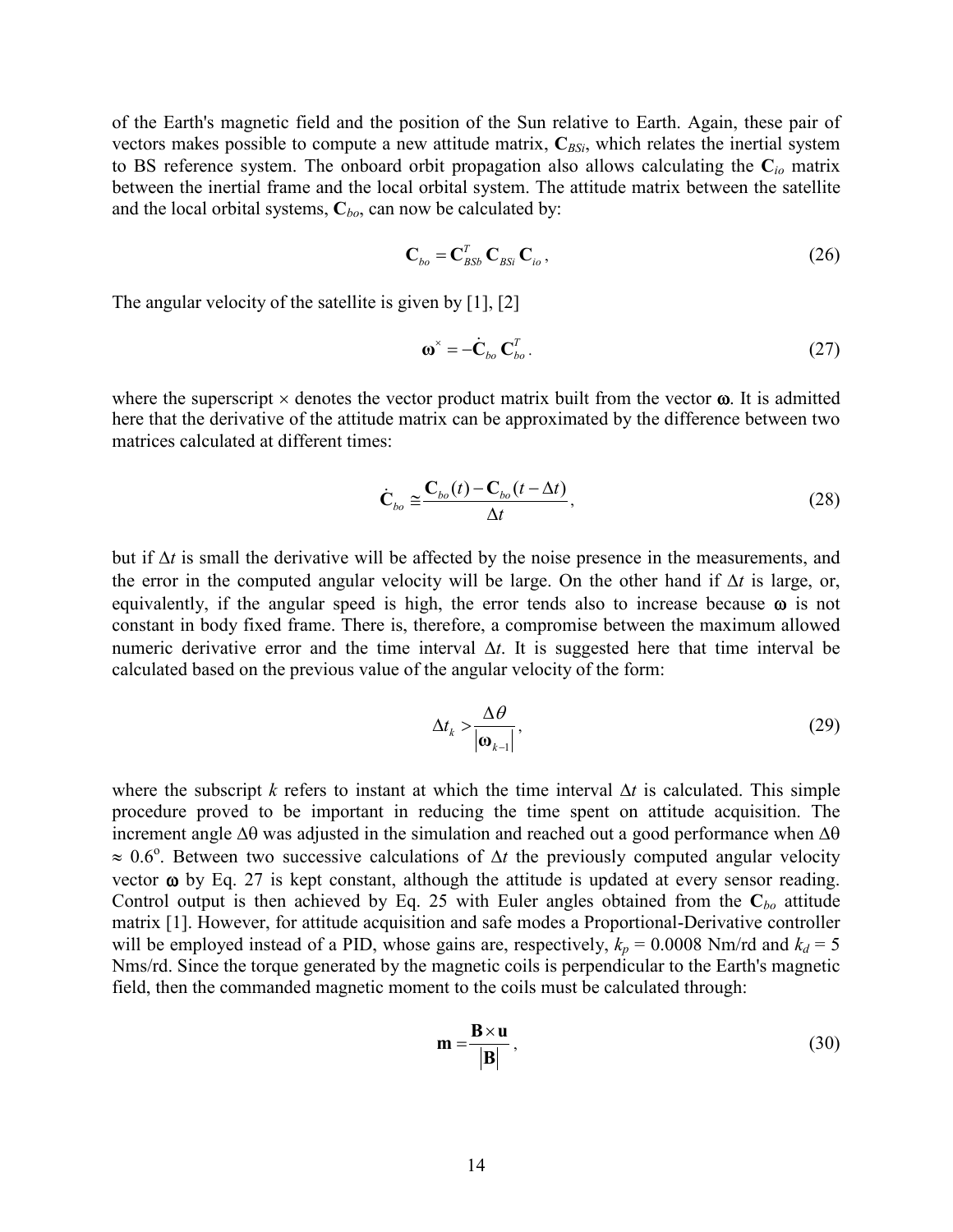where  $\mathbf{m} = (m_1 \quad m_2 \quad m_3)^T$  is the magnetic moment be commanded to the torque coils, with restriction that  $-m_{\text{max}} < m_i < m_{\text{max}}$ , ( $i = 1, 2, 3$ ) with  $m_{\text{max}} = 0.07 \text{ Am}^2$ , and **B** is the Earth's magnetic field in satellite coordinates. To prevent the control continuing to operate when the attitude is already stabilized, a dead zone of  $5^\circ$  in attitude was introduced in the controller within which the control is turned off.

During eclipse periods, in which the satellite is in Earth's shadow, the attitude controller relies on the Bdot method [11], [12] to perform attitude detumbling by reducing the satellite angular rate, calculated by means of:

$$
\dot{\mathbf{B}} \approx \frac{\mathbf{B}(t) - \mathbf{B}(t - \Delta t)}{\Delta t},
$$
\n(31)

where and so attitude pointing is not accomplished in the Earth shadow. A simple derivative controller with  $k_d$  gain of 5 Nms/rd is then used to deliver the required torque by

$$
\mathbf{m} = -k_d \frac{\dot{\mathbf{B}}}{|\mathbf{B}|},
$$
 (32)

The results of the simulated attitude acquisition are shown in Fig. 8 to 10. Figure 8 presents the detumbling phase for a initial rate of 5 rpm. In the simulation shown in Fig. 8 the conditions necessary for nominal mode switching are reached after 2 hours, but the time spent on detumbling depends on the attitude and angular rate just after launcher separation. The control torque is presented in Fig. 9, where the torque is calculated by

$$
\mathbf{g}_{cont} = \mathbf{m} \times \mathbf{B} \tag{33}
$$



Figure 8. Satellite angular rate during attitude acquisition.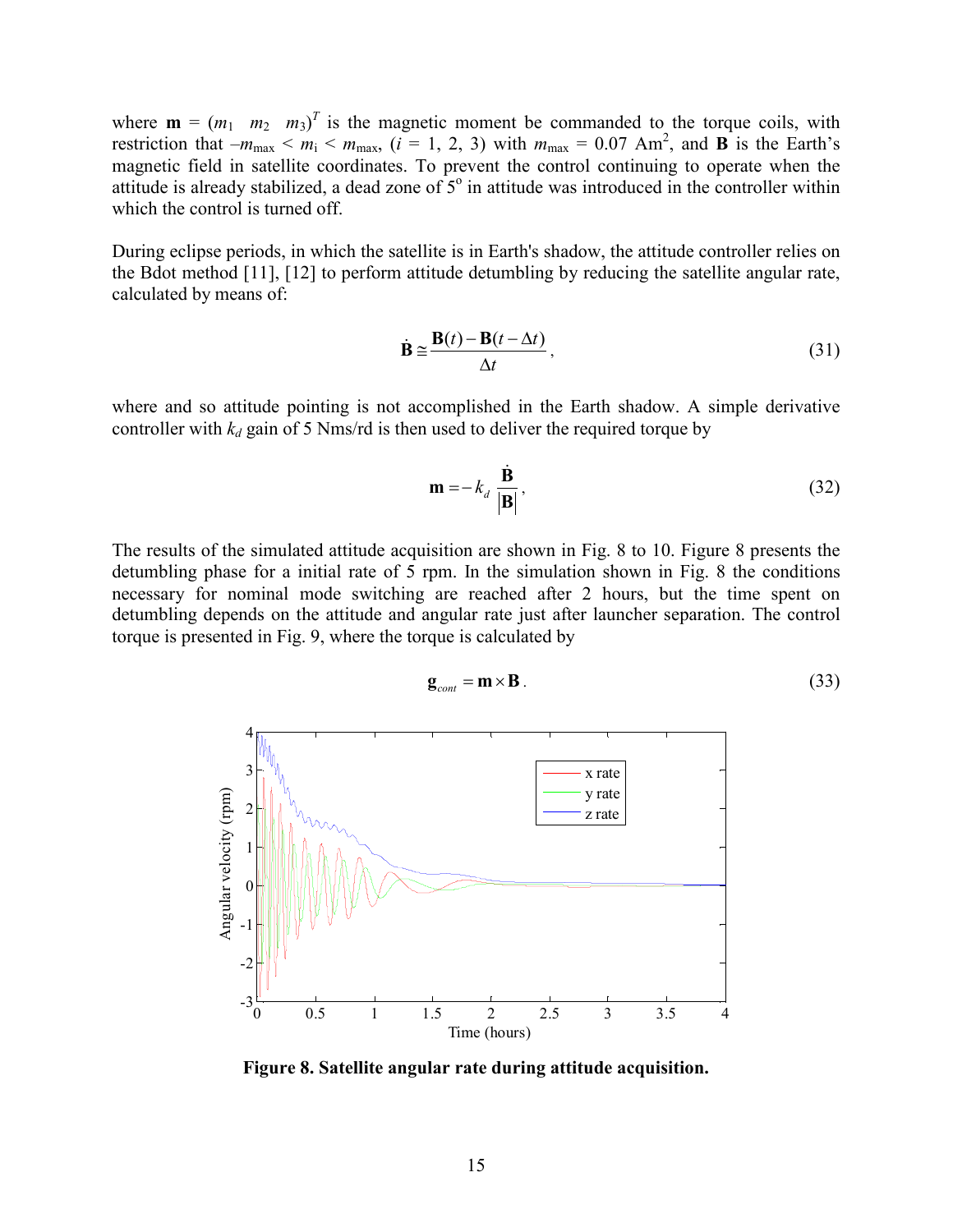This torque was the only source of external torques used in the simulation of the attitude acquisition mode. The attitude error during attitude acquisition can be seen in Fig. 10. The error was calculated with the Euler angle  $\theta$  from a Euler axis and angle representation of the attitude [1]. Although attitude stabilization is achieved after just 2 hours, it is necessary almost 8 hours to drive the satellite to the right attitude, in this particular simulation, as can be noted in Fig. 10. The time spent in the whole attitude acquisition phase is in accordance with the CONASAT requirements for power availability for early orbits.



Figure 9. Control torque during the simulated attitude acquisition.



Figure 10. Attitude error during simulation of the attitude acquisition mode.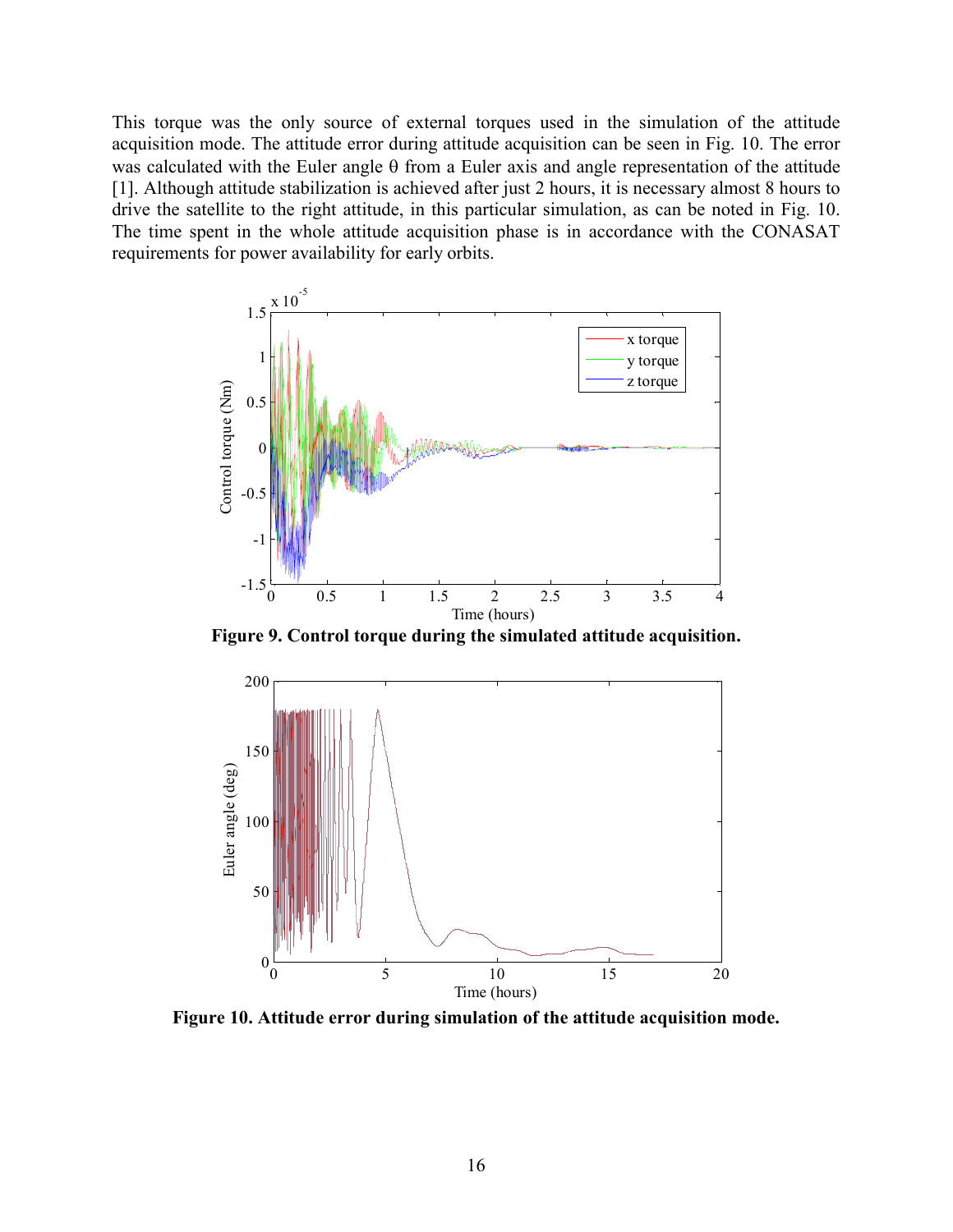## 7. Conclusions

This paper presented simulations of the attitude controller for the satellite CONASAT satellite, a 8U class of the CubeSat system. The simulations were carried out for two operating modes: nominal mode and attitude acquisition mode along with safe mode. The control system proposed in this paper was able to provide the CONASAT with a very accurate and reliable controller, even considering that the available sensors of CONASAT for attitude determination and control are imprecise. The nominal operating mode controller showed a very fast time response, with a steady state error of less than 2°, and the controller reached the expected performance for this kind of satellite. Still remains to be studied the small jitter caused by the control action due to the noise present in the sensor measurements. A more realistic model of the reaction wheels shall be included in future simulations, since this work considers the wheels as ideal, which means that the wheels can deliver the required torque at the very precise time. It shall also be included in the next simulations the de-saturation process of the reaction wheels through the magnetic torque coils.

The simulation of attitude acquisition has shown that the detumbling phase can last at least 2 hours after orbit injection and satellite deployment from launcher. At the end of this phase, the satellite angular rate is small and the nominal operating mode can be switched on, with the reaction wheels absorbing the remaining momentum of the satellite. However, the final attitude specified for safe mode is reached only 8 hours after satellite injection considering an initial angular speed of 5 rpm.

The proposed attitude control system meets the current requirements of CONASAT and should be taken as a reference to the design phase and developments needed for the satellite.

## 8. References

[1] Hughes, P. C. "Spacecraft Attitude Dynamics". Mineola: Dover, 1986.

[2] Wertz, J. R. "Spacecraft attitude determination and control". D. Reidel Publishing, 1978.

[3] Carrara, V. "Cinemática e dinâmica de satélites artificiais". São José dos Campos: INPE, 2012. 111 p. (sid.inpe.br/mtc-m19/2012/01.26.19.13-PUD). <http://urlib.net/8JMKD3MGP7W/ 3B96GD8>.

[4] Shuster, M. D. and Oh, S. D. "Three-Axis Attitude Determination from Vector Observations". Journal of Guidance, and Control. Vol. 4, No. 1, 1981, pp. 70-77.

[5] Markley, F. L. and Mortari, D. "Quaternion attitude estimation using vector observations". Journal of the Astronautical Sciences, Vol. 48, No. 2, 2000, pp. 359-380.

[6] Markley, F. L. "Attitude Determination Using Vector Observations: A Fast Optimal Matrix Algorithm". Journal of the Astronautical Sciences, Vol. 41, No. 2, 1993, pp. 261-280.